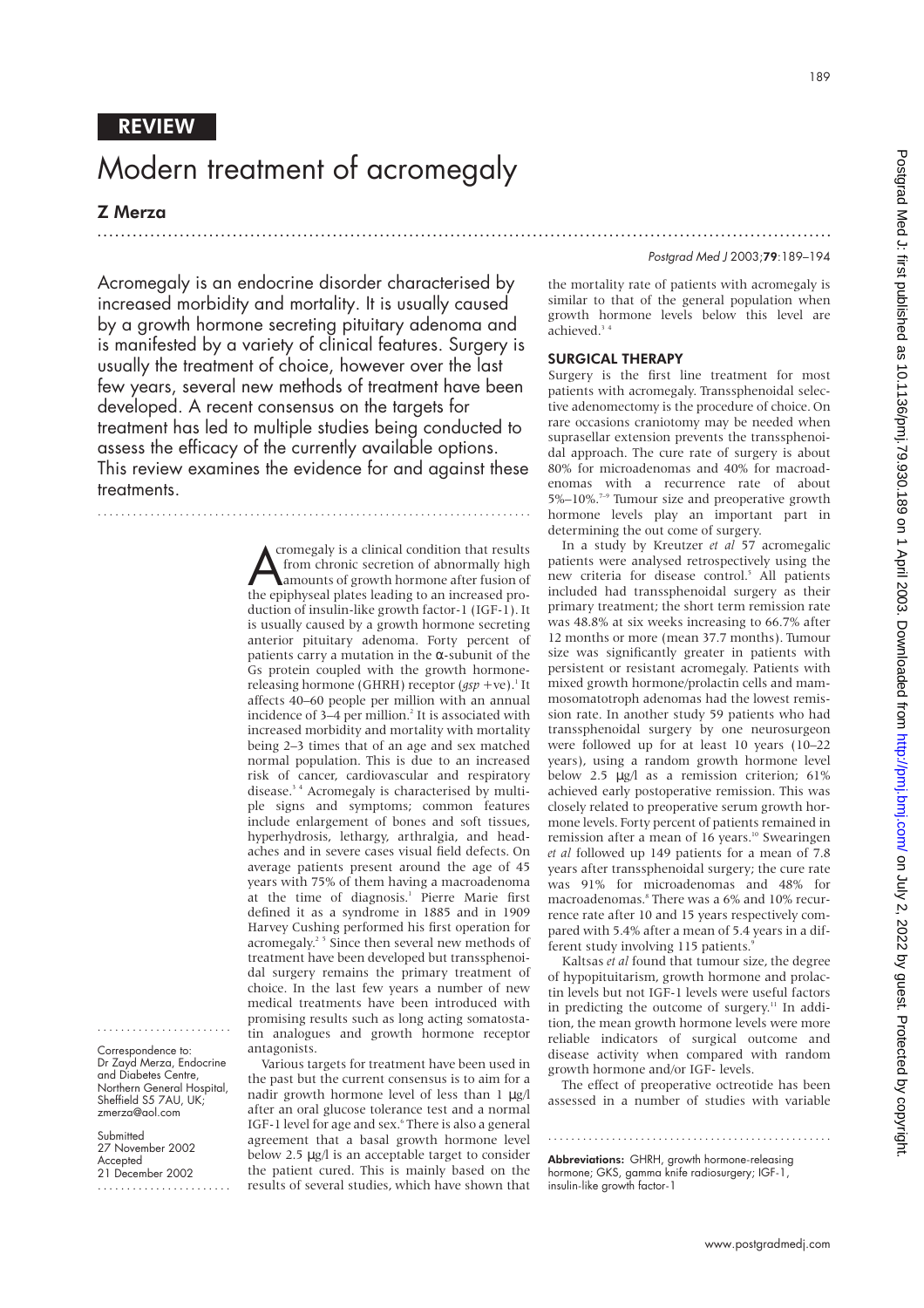## Box 1: Surgical therapy

- Treatment of choice for most patients.
- Cure rates about 80% and 40% for microadenoms and macroadenomas respectively.
- Transsphenoidal selective adenomectomy is the procedure of choice.
- Outcome is highly dependent on the skills and experience of the neurosurgeon.
- Safe with low morbidity and mortality.

results, some suggesting a beneficial role while others showed no significant difference.<sup>12–14</sup> In one study comparing 90 patients who had received preoperative octreotide to 50 who had not, no significant difference was detected and no transformation of a non-resectable adenoma to a transsphenoidally resectable adenoma was observed.<sup>15</sup>

The experience and skills of the neurosurgeon are especially important in determining the outcome of surgery.16 17 A study comparing the cure rates between surgery performed by one of eight different surgeons and that of a single dedicated surgeon, showed that the cure rate increased from 33% to 64%. The cure rate being 86% and 52% for microadenomas and macroadenomas respectively in case of the latter.<sup>16</sup> Various results have been obtained from patients who have undergone a second operation for persistent or recurrent acromegaly after previous transsphenoidal surgery, with success being as low as 19% (three out of 16) in one study and as high as 73% (eight out of 11) in another.<sup>8 18</sup> Transsphenoidal surgery for acromegaly is generally safe with low morbidity and very low mortality rate. Complications affect less than 3.5% of cases and include transient or permanent diabetes insipidus, syndrome of inappropriate antidiuretic hormone secretion, haemorrhage, and cerebrospinal fluid leak. Surgical hypopituitarism is rare with microadenomas but affects 5%–10% of patients with macroadenomas.<sup>57</sup>

#### MEDICAL THERAPY

#### Dopamine agonists

Dopamine agonists such as bromocriptine and cabergoline have been used with limited effect in the treatment of acromegaly. In one study three different dopamine agonists were assessed: quiangolide, cabergoline, and long acting depot bromocriptine. Thirty four patients were divided into three groups and followed up for 6–12 months. After six months only five out of 16 in the quinagolide group had a normal IGF-1 level and a growth hormone less than 2 µg/l after an oral glucose tolerance test. None of the patients in the other two groups achieved these results, although all patients reported a significant improvement in their symptoms. A significant association was found between positive growth hormone plus prolactin immunostaining and response to treatment.<sup>19</sup> Cabergoline, a long acting dopamine agonist was assessed in a multicentre study involving 64 patients; 16 of whom had a growth hormone/prolactin cosecreting tumour and 22 had received no previous form of therapy. IGF-1 levels below 300 µg/l were achieved in 39% and between 300–450 µg/l in 67% of cases. A better response was observed in cosecreting adenomas and when pre-treatment IGF-1 levels were below 750 µg/l. Treatment was well tolerated with gastrointestinal symptoms and postural hypotension at the start of treatment being the main side effects. Tumour shrinkage was observed in 13 out of 21 patients and was more marked in growth hormone/ prolactin cosecreting adenomas.<sup>20</sup>

There has been evidence that combined treatment of cabergoline and lanreotide can be effective in selected cases resistant to somatostatin analogues alone.<sup>21</sup> In addition, the oral route of dopamine agonist administration and its low cost are two main advantages when compared to somatostatin analogues.

## Somatostatin analogues

Growth hormone secretion from the pituitary gland is normally regulated by the stimulatory effect of GHRH and inhibitory effect of somatostatin, plus a feedback mechanism from IGF-1. Growth hormone secretion by tumour cells in acromegaly usually retains a high sensitivity to the inhibitory effect of somatostatin. Most tumours contain a large number of high affinity somatostatin receptors, which are diffusely distributed over the adenoma.<sup>22</sup> Five subtypes of the human somatostatin receptor have been cloned. Subtype 2 is related to the antimitotic effect of somatostatin in some cells, and the inhibition of cell proliferation is mediated by subtype  $5.^{23}$ . This forms the basis for using octreotide and lanreotide, which are long acting somatostatin analogues and bind with high affinity to these 2 subtypes of the receptor. Octreotide was the first medical treatment for acromegaly to be effective in a large proportion of patients. However because of the high doses needed and the fact that it is administered three times daily subcutaneously it is less convenient for the patients. It has now been replaced with sustained release forms of somatostatin analogues such as octreotide LAR and lanreotide SR. Lanreotide SR is usually given in a fixed dose of 30 mg intramuscularly every seven, 10, or 14 days while octreotide LAR is given intramuscularly every 28 days in a 10, 20, or 30 mg dose. Several studies have assessed the efficacy and tolerability of these two drugs, with success rates ranging from 45%–65%. The main adverse effects of somatostatin analogues are diarrhoea, nausea, abdominal pain, and pain at the injection site. Gallstones, usually asymptomatic and detected by ultrasonography, develop in 3%-12% of patients.<sup>24 25</sup> This variability might be related to environmental, racial, and dietary factors. The development of gallstones is most likely due to the inhibition of both gall bladder emptying and cholecystokinin secretion.<sup>23</sup> Tumour shrinkage occurs in 13%-36% of cases.<sup>24</sup> <sup>26</sup> <sup>27</sup>

Starting with lanreotide SR, in a multicentre study involving 66 patients with active acromegaly all of whom apart from three had received at least one form of treatment in the past, 45% achieved a growth hormone level below 2.5 µg/l and 44% a normal IGF-1 level on lanreotide 30 mg intramuscularly. Tumour shrinkage of at least 25% was achieved in five out of 14 patients and symptoms improved by more than 50%.24 In a similar study involving 58 patients, most of whom had undergone pituitary surgery in the past, lanreotide PR was given for 12 months. At the end of one, six, and 12 months of treatment plasma growth hormone levels below 2.5 µg/l were achieved in 22%, 33%, and 41% respectively.<sup>2</sup>

In a two year follow up study by Baldelli *et al*, 118 patients were treated with lanreotide SR, 23 were de novo patients.<sup>27</sup> The de novo patients showed a better response rate than the previously irradiated or operated on patients with fasting growth hormone levels below 7.5 µg/l and normal IGF-1 levels achieved in 78% and 70% of them respectively. This may simply be due to the de novo group containing patients with tumours more sensitive to lanreotide, or radiotherapy and surgery may result in changes rendering the tumour less responsive. On the other hand a follow up study of 31 patients treated with radiotherapy showed that patients on octreotide at the time of irradiation achieved normal levels of growth hormone and IGF-1 at a much longer interval than patients not on octreotide suggesting a radioprotective effect of somatostatin analogues. $^{28}$ 

The effect of somatostatin analogues on the control of diabetes mellitus has been variable, ranging from improvement to worsening of control.<sup>24–26</sup> Since they inhibit insulin secretion, deterioration in diabetes control might be expected, however its ability to delay the absorption of carbohydrates and inhibit the secretion of growth hormone and glucagon may prevent any significant effect on carbohydrate metabolism.23 There has been evidence that increasing the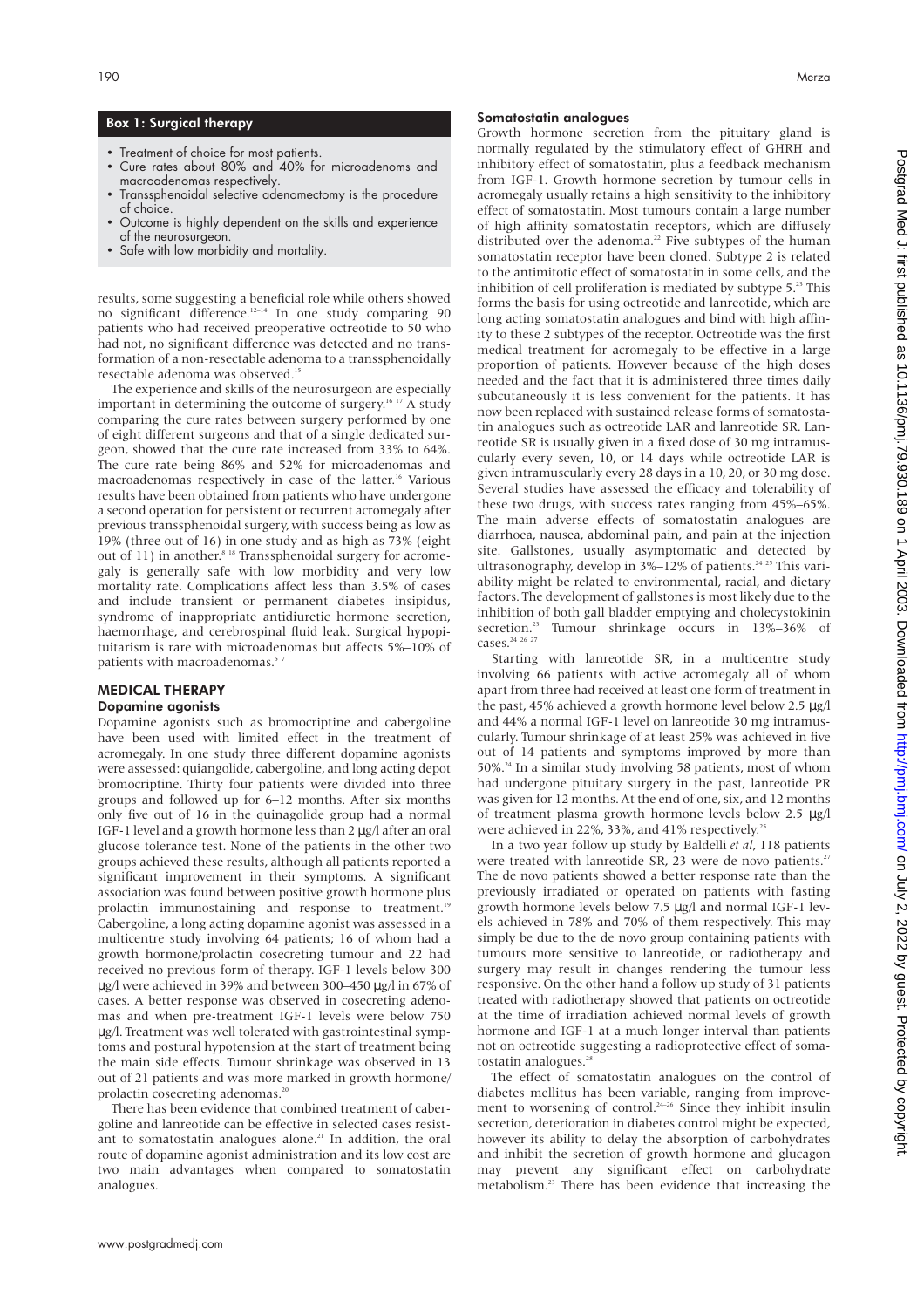dose of lanreotide SR to 60 mg from 30 mg results in a significant reduction in tumour size.<sup>29</sup> Lanreotide SR has also been used in the treatment of a patient with a GHRH secreting carcinoid tumour with significant improvement in symptoms and growth hormone levels.<sup>30</sup> A new long acting formulation of lanreotide (Lanreotide Autogel) has been assessed in the management of 107 patients with acromegaly previously responsive to lanreotide 30 mg intramuscularly. This new formula is administrated by a deep subcutaneous injection every 28 days. Thirty nine percent of patients on the subcutaneous formula compared with 33% on the imtramuscular formula achieved growth hormone levels below 2.5 µg/l and normal IGF-1. The control of symptoms was comparable between the two treatments.<sup>31</sup>

Octreotide LAR, the second main sustained release somatostatin analogue, was assessed in a European multicentre study which involved 151 patients who received 10, 20, or 30 mg intramuscularly at four week intervals and were followed up for 12 months. About 70% of patients achieved suppression of mean growth hormone levels below 2.5 µg/l. There was no increase in gallstone formation and it was very well tolerated with no adverse effect related withdrawals. There was a significant improvement in symptoms after the sixth injection.32 Similar results were achieved by a smaller study involving 14 patients followed up for 18 months.<sup>33</sup> Kendall-Taylor *et al* compared the effect of octreotide LAR with lanreotide SR on five patients.<sup>34</sup> They were treated with each medication for six months with a wash out period in between. Four patients achieved growth hormone levels below 2.5 µg/l with each drug. Patients found octreotide LAR injections less painful and caused less diarrhoea. A growth hormone nadir of less than 1  $\mu$ g/l in four patients was achieved only with octreotide LAR. Costwise the two drugs are comparable.

Some authors have suggested that somatostatin analogues may be used as a first line therapy. Newman *et al* compared 26 de novo patients with 81 patients whom had undergone surgery and/or radiotherapy in the past.<sup>35</sup> Both groups were started on octreotide and followed up for a mean of 24 months. There was no significant difference between the two groups with growth hormone levels falling at least 2 SD below the base line in 70% and 61% of patients respectively. This is supported by the results of Baldelli et al mentioned above.<sup>27</sup> Bevan *et al* have recently shown that somatostatin analogues can be effective as primary treatment in normalising growth hormone/IGF-1 and inducing tumour shrinkage especially in patients with a pre-treatment growth hormone level below 20  $\mu$ g/l.<sup>36</sup>

#### Growth hormone receptor antagonist

B2036-PEG (pegvisomant) is a genetically engineered analogue of human growth hormone that acts as a growth hormone receptor antagonist. It is a new form of treatment with promising efficacy in the management of acromegaly. The growth hormone molecule has two binding sites by which it binds to two identical cell surface receptor molecules, causing dimerisation and receptor activation leading to intracellular signalling and IGF-1 production.<sup>37</sup> Pegvisomant is characterised by two mutations, at site 1 which increases its affinity to one receptor molecule and at site 2 which blocks its binding to a second molecule, preventing dimerisation and IGF-1 production.38 B2036 is conjugated to polyethylene glycol; this increases its half life and reduces its immunogenicity but also reduces its affinity to the growth hormone receptor. Therefore levels much higher than endogenous growth hormone concentrations are needed to block the receptors.<sup>39</sup> A study by Ross *et al* has suggested that B2036 does cause dimerisation and induce internalisation but not intracellular signalling.<sup>40</sup>

Two trials have shown that pegvisomant is highly effective in treating acromegaly. The first was a randomised, double blind, placebo controlled trial involving 112 patients whom

## Box 2: Medical therapy

#### Dopamine agonists

- Mainly effective in tumours with positive growth hormone plus prolactin immunostaining.
- Oral route of administration and low cost.
- Less effective compared with other treatments.

#### Somatostatin analogues

- Success rate about 45%–65%.
- Can be effective as a first line therapy.
- Parenteral route of administration.
- Tumour shrinkage occurs in about 30% of cases.
- Growth hormone receptor antagonist
- Genetically engineered analogue of human growth hormone molecule.
- 97% of patients achieve normal IGF-1 levels.
- Growth hormone levels remain high.
- Not yet available for commercial use.

were divided into three groups receiving a daily dose of 10, 15, or 20 mg subcutaneously plus the placebo group and followed up for 12 weeks. Eighty one percent of patients on 15 mg and 89% of patients on 20 mg achieved normal levels of IGF-1 with significant improvement of their symptoms.<sup>38</sup> In a larger and longer study to assess the long term efficacy of pegvisomant, 160 patients were treated for an average of 425 days. Ninety seven percent of patients treated for 12 months achieved normal IGF-1 levels. The drug was well tolerated; however, two patients had serious derangement of their liver enzyme levels which gradually settled after withdrawing the drug.<sup>41</sup> Pegvisomant has also been successful in treating patients who are resistant to somatostatin analogues and dopamine  $a$ gonists.<sup>42,43</sup> None of these studies showed a significant effect of pegvisomant on the tumour size, although there was a very mild increase in patients who had not received radiotherapy in the past. In one particular patient who had proved difficult to control with various modes of treatment, there was progression in his tumour size when started on pegvisomant. However, at a later stage when treated with a combination of octreotide and pegvisomant his visual field defect resolved with no further increase in the tumour size after four months.<sup>44</sup>

Growth hormone level has been recognised as the main determinant of mortality in acromegalic patients and it is strongly recommended that it should be normalised as part of the treatment.<sup>6</sup> This cannot be achieved in patients on pegvisomant as growth hormone levels increase, mainly due to the feedback effect from blocking its receptors, preventing it from being used a marker for disease control in such patients.

## RADIOTHERAPY

## Conventional radiotherapy

Pituitary radiotherapy has been used for many years in the treatment of acromegaly. With the introduction of pituitary microsurgery and new medical treatments, it is now mainly used as an adjuvant treatment and in patients unsuitable or refusing surgery. It is delivered in fractionated doses over five weeks with a total radiation dose of 4500–5000 cGy. Its main two disadvantages are the prolonged delay in achieving target growth hormone levels, sometimes up to 20 years, and the high incidence of hypopituitarism. However, further tumour growth is prevented in more than 99% of cases.<sup>45</sup> In a study by Barrande *et al*, 128 patients (104 had undergone transsphenoidal surgery in the past) were followed up for a mean of 11.5 years after receiving conventional radiotherapy in a single centre.46 Basal growth hormone levels below 2.5 µg/l were achieved in 7% and 66% of patients after two and 15 years respectively. Pre-radiation growth hormone levels were the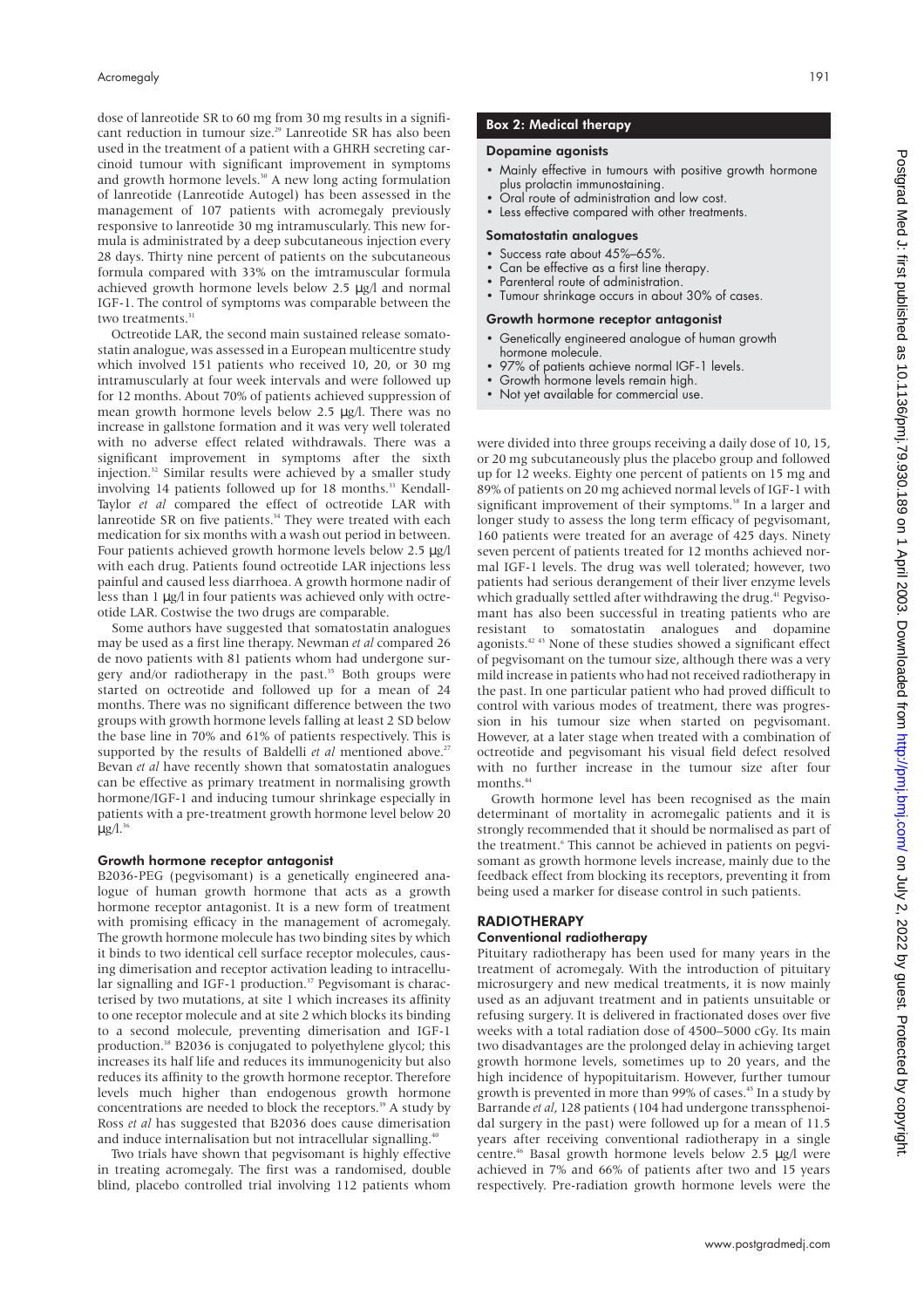## Box 3: Radiotherapy

#### Conventional radiotherapy

- Prolonged delay in achieving target growth hormone levels.
- High incidence of hypopituitarism.
- Tumour growth is prevented in more than 99% of cases.

#### Stereotactic radiosurgery

## • Delivered in a single session.

- Especially useful for tumours invading the cavernous sinus.
- Contraindicated in suprasellar tumour extension.

sole factor predicting a delay in response. The prevalence of hypopituitarism increased progressively with time; 10 years after treatment gonadotropic, thyrotrophic, and corticotropic deficiencies were observed in 80%, 78%, and 82% of patients respectively. Some studies have shown lower success rates (16%–34%) in patients followed up for 10 years or more.<sup>47,48</sup> In a study by Cozzi *et al*, 149 patients were followed up for a median of 14 years after conventional radiotherapy.<sup>49</sup> Normal IGF-1 and growth hormone levels below 2.5 µg/l were achieved in only 16% and 12% of patients respectively. Patients who had not been maintained on either a somatostatin analogues or dopamine agonists during the time of irradiation achieved the best results. This supports the findings mentioned above by Landolt *et al*. 28

Rare late complications after radiotherapy include damage to the optic nerves and chiasm, seizures, and radionecrosis of brain tissue. There is also evidence of an increased risk of a second brain tumour, neuropsychological effects, and possible cerebrovascular disease.<sup>50–53</sup>

#### Stereotactic radiosurgery

Gamma knife radiosurgery (GKS) is a modern form of radiotherapy. It is delivered in a single session from a cobalt-60 source by focused radiation with little radiation to the surrounding brain tissue, both advantages compared with conventional radiotherapy. It is especially useful for tumours invading the cavernous sinuses where the cranial nerves are much less susceptible to damage from radiation than the optic nerves. However it is contraindicated in cases of suprasellar extension due to the risk of optic nerve or chiasm damage.<sup>54</sup> In one study, 68 patients treated by GKS (most of whom as primary treatment), were followed up for 6–52 months. Normalisation of growth hormone was achieved in 40% of patients followed up for 12 months and 96% of patients followed up for more than 24 months. The tumour size shrank in 52% and 87% of cases respectively.<sup>55</sup> In another study comparing GKS with conventional fractionated radiotherapy in patients who have had unsuccessful surgery in the past, the mean time for simultaneous normalisation of growth hormone  $\langle$  <5  $\mu$ g/l) and IGF-1 was 1.4 years for the GKS group compared with 7.1 years for the fractionated radiotherapy group.<sup>56</sup> Longer follow up studies are needed to assess the long term efficacy and adverse effects of GKS.

## **CONCLUSION**

Acromegaly is a serious disease characterised by increased morbidity and mortality. Several forms of treatment are available and with the introduction of new criteria for cure, multiple studies have been conducted to review the efficacy of these treatment modalities. Despite the development of new drugs in the last few years and the use of GKS, transsphenoidal surgery remains the primary treatment of choice for most patients. The importance of a dedicated and skilled neurosurgeon cannot be understated. However medical and radiotherapy still have an important role in the treatment of acromegaly especially in patients who are resistant to, refuse, or have recurrence after surgery. The main drawbacks of

- Bates AS, Van't Hoff W, Jones JM, *et al*. An audit of outcome of treatment in acromegaly. *Q J Med* 1993;86:293–9.
- Giustina A, Barkan A, Casanueva F, *et al*. Criteria for cure of acromegaly: a consensus statement. *J Clin Endocrinol Metab* 2000;**85**:526-9.<br>*Kreutzer* J, Vance ML,
- Lopes BS, et al. Surgical management of GH-secreting pituitary adenomas: an outcome study using modern remission criteria. *J Clin Endocrinol Metab* 2001;86:4072–7.
- Lancranjan I, Athinson AB. Results of a European multicentre study with Sandostatin LAR in acromegalic patients. Sandostatin LAR group. *Pituitary* 1999;1:105–14.
- Van der Lely AJ, Hutson RK, Trainer PJ, *et al*. Long-term treatment of acromegaly with pegvisomant, a growth hormone receptor antagonist. *Lancet* 2001;358:1754–9.

radiotherapy are the long interval between treatment and cure and the high incidence of hypopituitarism. New medical treatments have shown promising results with even some suggestions to consider long acting somatostatin analogues as a first line option. Pegvisomant, which is not yet available for commercial use, has shown very good response rates. However because it blocks the actions of growth hormone rather than addresses the source of the problem, it is less favourable as a primary choice. There is also some concern about the possibility of tumour enlargement during long term therapy especially in patients who have not received radiotherapy in the past. Dopamine agonists, although less effective, are especially useful in patients with growth hormone/prolactin cosecreting adenomas, knowing that these patients have low response rates to surgery. Tumour size and growth hormone levels are important factors in predicting the outcome of treatment. As patients usually present with a macroadenoma at the time of diagnosis, most will need more than one form of treatment to achieve safe levels of growth hormone and symptom control.

## SELF ASSESSMENT QUESTIONS (TRUE (T)/FALSE (F); ANSWERS AT END OF REFERENCES)

Q1. Acromegaly:

(A) Results from abnormally high serum levels of growth hormone before fusion of the epiphyseal plates.

- (B) 90% of patients carry the (*gsp* +ve) mutation.
- (C) Hyperhydrosis and arthralgia are common features.
- (D) Patients usually present in the fifth decade of life.
- (E) 75% of patients present with a microadenoma.
- Q2. Surgical therapy for acromegaly:

(A) Transsphenoidal selective adenomectomy is the procedure of choice.

(B) The cure rate is about 80% for macroadenomas.

(C) Preoperative growth hormone level is an important indicator of the outcome of surgery.

(D) Hypopituitarism is common after surgery.

(E) Complications include diabetes insipidus and syndrome of inappropriate antidiuretic hormone secretion.

Q3. Medical therapy for acromegaly:

(A) Dopamine agonists are effective in growth hormone/ prolactin cosecreting adenomas.

(B) Dopamine agonists are administered subcutaneously.

(C) Somatostatin analogues are the drugs of choice for most patients.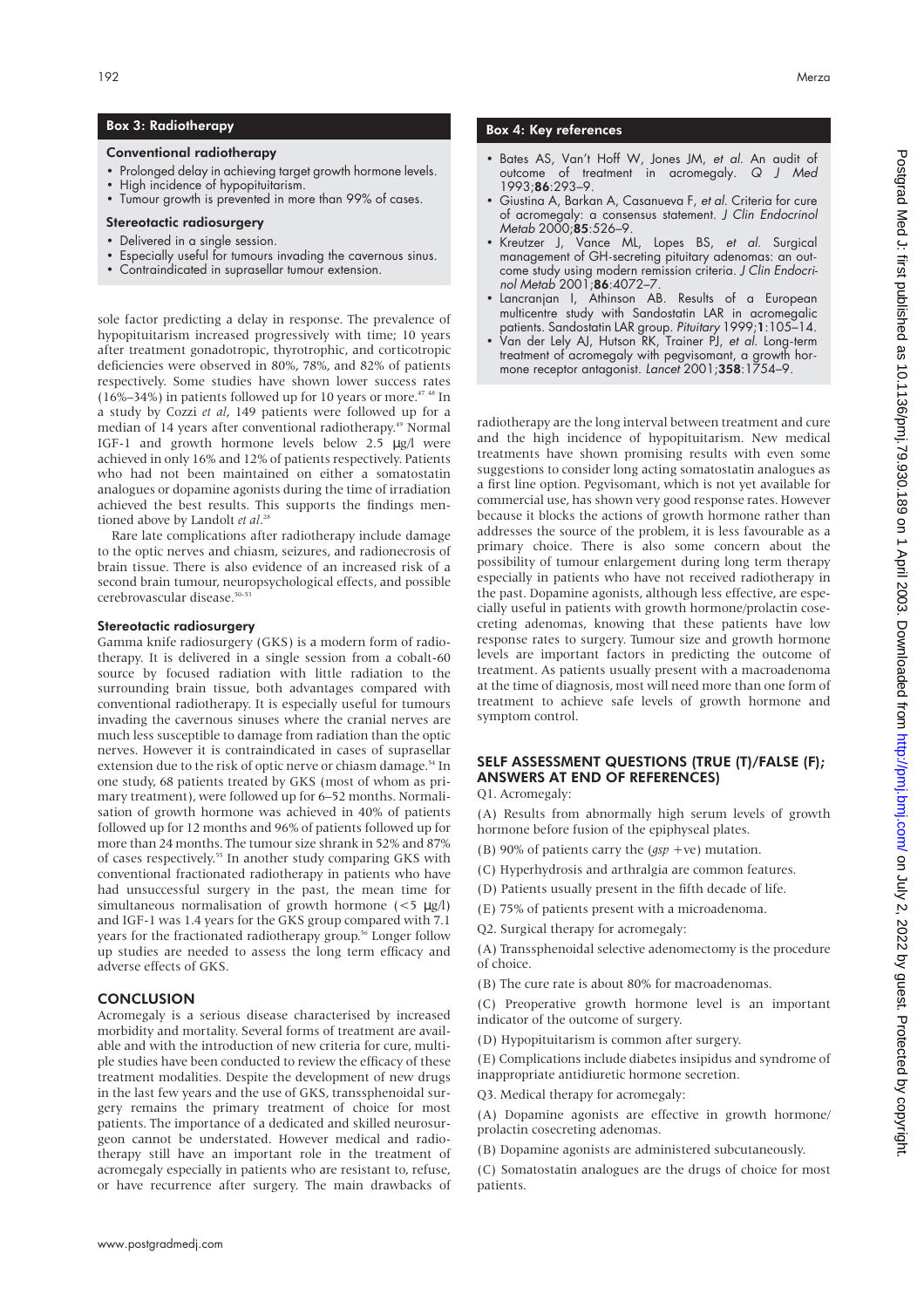(D) Pegvisoment normalises growth hormone levels in the majority of patients.

(E) Pegvisoment is a growth hormone receptor agonist.

Q4. Somatostatin analogues:

(A) Are successful in 45%–65% of patients.

(B) Asymptomatic gallstones develop in 30% of patients.

(C) Octreotide LAR is administered intramuscularly every 28 days.

(D) Can be successful as a first line therapy.

(E) Are available in intramuscular and subcutaneous formulas.

Q5. Radiotherapy:

(A) Conventional radiotherapy is applied over several weeks. (B) Normal growth hormone levels are usually achieved

within six months of conventional radiotherapy.

(C) Hypopituitarism is an uncommon complication.

(D) GKS has shown promising results.

(E) GKS is especially useful for tumours invading the optic chiasm.

## **REFERENCES**

- 1 Faglia G. Clinical aspects of the anterior pituitary gland. In: Pinchera A, ed. *Endocrinology and metabolism*. New York: McGraw-Hill, 2001: 73–98.
- 2 Holdaway M, Rajasoorya C. Epidemiology of acromegaly. *Pituitary* 1999;2:29–41.
- 3 Bates AS, Van't Hoff W, Jones JM, *et al*. An audit of outcome of treatment in acromegaly. *Q J Med* 1993;86:293–9. 4 Orme SM, Mcnally RJ, Cartwright RA, *et al*. Mortality and cancer
- 
- incidence in acromegaly: a retrospective cohort study. United Kingdom<br>Acromegaly Study Group. *Clin Endocrinol Metab* 1998;**83**:2730–4.<br>5 **Kreutzer J**, Vance ML, Lopes BS, et al. Surgical management of<br>GH-secreting pituita
- 6 Giustina A, Barkan A, Casanueva F, *et al*. Criteria for cure of acromegaly: a consensus statement. *J Clin Endocrinol Metab* 2000;85:526–9.
- 7 Aron DC, Findling JW, Tyrrell JB. Hypothalamus and pituitary. In: Greenspan FS, Gardner DG, eds. *Basic & clinical endocrinology.* 6th Ed. New York: Lange/McGraw-Hill, 2001: 100–62.
- 8 Swearingen B, Barker IIF, Katznelson L, *et al*. Long-term mortality after transsphenoidal surgery and adjunct therapy for acromegaly*. J Clin Endocrinol Metab* 1998;83:3419–26.
- 9 Freda PU, Wardlaw SL, Post KD. Long-term endocrinological follow-up evaluation in 115 patients who underwent transsphenoidal surgery for acromegaly. *J Neurosurg* 1998;89:353–8.
- 10 Biermasz N, Van Dulken H, Roelfsema F. Ten year follow up results of transsphenoidal microsurgery in acromegaly*. J Clin Endocrinol Metab* 2000;85:4596–602.
- 11 Kaltsas GA, Isidori AM, Florakis D, *et al*. Predictors of the outcome of surgical treatment in acromegaly and the value of the mean growth hormone day curve in assessing postoperative disease activity. *J Clin Endocrinol Metab* 2001;86:1645–51.
- 12 Stevenaert A, Beckers A. Presurgical octreotide treatment in
- acromegaly. Metabolism 1996;45(8 suppl 1):72–4.<br>13 **Stevenaert A**, Harris A, Kovacs K, *et al.* Presurgical octreotide treatment<br>in acromegaly. Metabolism 1992;41(9 suppl 2):51–8.<br>**14 Biermasz NR**, Van Dulken H, Roelfsema
- treated with octreotide compared to those in untreated matched controls. *J Clin Endocrinol Metab* 1999;84:3551–5.
- 15 Takumi A, Ludecke K. Effects preoperative octreotide treatment on different subtypes of 90 GH-secreting pituitary adenomas and outcome in one surgical centre. *Eur J Endocrinol* 2001;145:137–45.
- 16 Gittoes NJ, Sheppard MC, Johnson AP, *et al*. Outcome of surgery for acromegaly—the experience of a dedicated pituitary surgeon. *Q J Med* 1999;92:741–5.
- 17 Lisset CA, Peacy SR, Laing I, *et al*. The outcome of surgery for acromegaly: the need for a specialist pituitary surgeon for all types of GH secreting adenomas. *Clin Endocrinol (Oxf)* 1998;49:653–7. 18 Long H, Somma M, Comtois R, *et al*. Surgical outcome after repeated
- transsphenoidal surgery in acromegaly. J Neurosurg 1996;**85**:239–47.<br>19 **Colao A**, Ferone D, Marzullo P, *et al.* Effects of different dopaminergic<br>19 agents in the treatment of acromegaly. J Clin Endocrinol Metab
- 1997;82:518–23. 20 Abs R, Verhelst J, Maiter D, *et al.* Cabergoline in the treatment of acromegaly: a study in 64 patients. *J Clin Endocrinol Metab* 1998;83:374–8.
- 21 Marzullo P, Ferone D, Di Somma C, *et al.* Efficacy of combined treatment with lanreotide and cabergoline in selected therapy-resistant acromegalic patients. *Pituitary* 1999;1:115–20.
- 22 Lamberts SWJ. Acromegaly. In: Grossman A, ed. *Clinical endocrinology.* 2nd Ed. Oxford: Blackwell Science, 1998: 170–83.
- 23 Lamberts SWJ, VanderLely AJ, deHerder WW, *et al*. Octreotide. *N Engl J Med* 1996;334:246–53. 24 Verhelst J, Pedroncelli AM, Abs R, *et al*. Slow-release lanreotide in the
- treatment of acromegaly: a study in 66 patients. *Eur J Endocrinol* 2000;143:577–84.
- 25 Chanson P, Leselbaum A, Blumberg J, *et al*. Efficacy and tolerability of long-acting somatostatin analogue lanreotide in acromegaly. A 12-month multicentre study of 58 acromegalic patients. *Pituitary* 2000;2:269–76.
- 26 Caron PH, Morange-Ramos I, Cogne M, *et al.* Three year follow up of acromegalic patients treated with intramuscular slow-release lanreotide. *J Clin Endocrinol Metab* 1997;82:18–22.
- 27 Baldelli R, Colao N, Razzore P, *et al*. Two-year follow-up of acromegalic patients treated with slow release lanreotide (30 mg). *J Clin Endocrinol Metab* 2000;85:4099–103.
- 28 Landolt A, Haller D, Lomax N, *et al.* Octreotide may act as a radioprotective agent in acromegaly. *J Clin Endocrinol Metab* 2000;85:1287–9.
- 29 Cozzi R, Barausse M, Sberna M, *et al*. Lanreotide 60 mg, a longer acting somatostatin analog: tumour shrinkage and hormonal
- normalisation in acromegaly. *Pituitary* 2001;3:231–8. 30 Drange M, Melmed S. Long-acting lanreotide induces clinical and biochemical remission of acromegaly caused by disseminated growth hormone-releasing-hormone secreting carcinoid. *J Clin Endocrinol Metab* 1998;83:3104–9.
- 31 Caron PH, Bekers A, Cullen DR, *et al.* Efficacy of the new long-acting formulation of lanreotide (lanreotide autogel) in the management of acromegaly*. J Clin Endocrinol Metab* 2002;87:99–104.
- 32 Lancranjan I, Athinson AB. Results of a European multicentre study with Sandostatin LAR in acromegalic patients. Sandostatin LAR group. *Pituitary* 1999;1:105–14.
- 33 **Flogstad AK**, Halse J, Bakke S ,et al. Sandostatin LAR in acromegalic<br>patients: long term treatment. *J Clin Endocrinol Metab* 1997;**82**:23–8.<br>34 **Kendall-Taylor P**, Miller M, Gebbie J, *et al*. Long-acting octreotide
- compared with lanreotide SR in the treatment of acromegaly. *Pituitary* 2000;3:61–5.
- 35 Newman C, Melmed S, George A, *et al.* Octreotide as primary therapy for acromegaly. *J Clin Endocrinol Metab* 1998;83:3034–40. 36 Bevan JS, Atkin SL, Atkinson AB, *et al.* Primary medical therapy for
- acromegaly: an open, prospective, multicentre study of the effects of subcutaneous and intramuscular slow-release octreotide on growth hormone, insulin-like growth factor-I, and tumour size. *J Clin Endocrinol Metab* 2002;87:4554–63.
- 37 Fuh G, Cunningham BC, Fukunaga R, *et al*. Rational design of potent antagonist to the human growth hormone receptor. *Science* 1992;256:1677–80.
- 38 Trainer P, Drake WM, William M, *et al*. Treatment of acromegaly with growth hormone receptor antagonist pegvisomant. *N Engl J Med* 2000;342:1171–7.
- 39 Drake WM, Parkinson C, Besser GM, *et al.* Clinical use of growth hormone receptor antagonist in the treatment of acromegaly. *Trends Endocrinol Metab* 2001;12:408–13.
- 40 Ross RJM, Leung KC, Maamra M, *et al*. Binding and functional studies with growth hormone receptor antagonist, B2036-PEG (pegvisomant), reveal effects of pegylation and evidence that it binds to a receptor
- dimer. *J Clin Endocrinol Metab* 2001;**86**:1716–23.<br>41 **Van der Lely AJ**, Hutson RK, Trainer PJ, *et al.* Long-term treatment of<br>acromegaly with pegvisomant, a growth hormone receptor antagonist.<br>*Lancet* 2001;3**58**:1754–9
- 42 **Drake WM**, Parkinson C, Akker SA, *et al.* Successful treatment of<br>resistant acromegaly with growth hormone receptor antagonist. *Eur J*<br>Endocrinol 2001;1**45**:451–6.<br>**43 Herman-Bonert VS**, Zib K, Scarlett JA, *et al.*
- antagonist therapy in acromegalic patients resistant to somatostatin analogs. *J Clin Endocrinol Metab* 2000;85:2958–61. 44 Van der Lely AJ, Muller AF, Janssen JA, *et al.* Control of tumour size
- and disease activity during cotreatment of octreotide and the growth
- hormone receptor antagonist pegvisomant in an acromegalic patient. J<br>Clin Endocrinol Metab 2001;86:478-81.<br>45 **Eastman RC**, Gorden P, Glatstein E, et al. Radiation therapy of<br>acromegaly. Endocrinol Metab Clin North Am 1992
- 
- effects of radiotherapy in acromegaly: long-term results in 128 patients<br>followed in a single centre. J Clin Endocrinol Metab 2000;85:3779–85.<br>47 Thalassinos NC, Tsagarakis S, loannides G, et al. Megavoltage<br>pituitary irra
- 1998;138:160–3. 48 Gutt B, Hatzack C, Morrison K, *et al*. Conventional pituitary irradiation is effective in normalising plasma IGF-1 in patients with acromegaly. *Eur J Endocrinol* 2001;144:109–16.
- 49 Cozzi R, Barausse M, Asnaghi D, *et al*. Failure of radiotherapy in acromegaly. *Eur J Endocrinol* 2001;145:717–26. 50 Brada M, Ford D, Ashley S, *et al.* Risk of second brain tumour after
- conservative surgery and radiotherapy for pituitary adenoma. *BMJ* 1992;304:1343–6.
- 51 Tsang RW, Laperriere NJ, Simpson WJ, *et al*. Glioma arising after radiation therapy for pituitary adenoma. A report of four patients and an estimation of risk. *Cancer* 1993;72:2227–33.